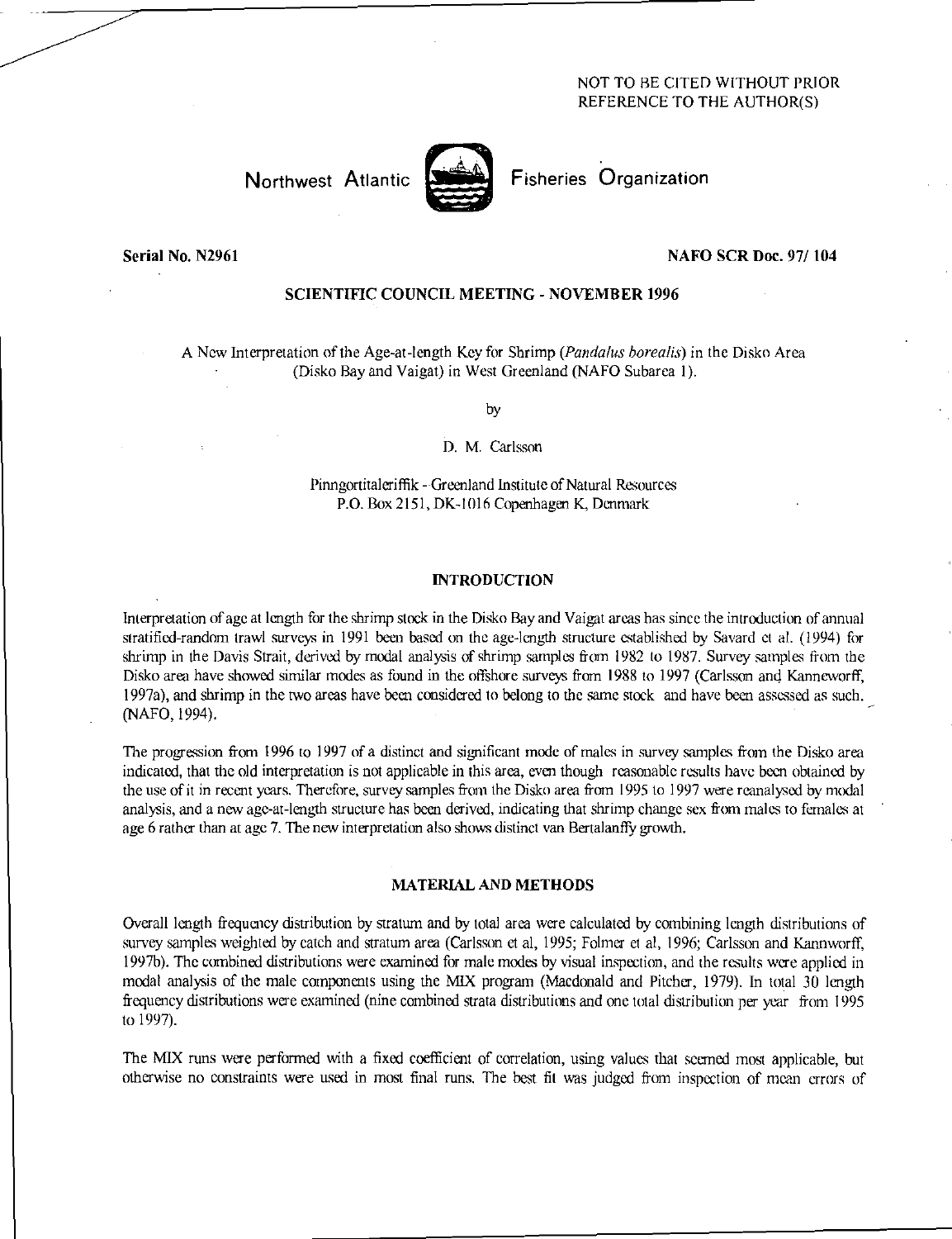proportions and means, and from the plot of cohorts in relation to the original dsitribution, while little emphasis was put on Chi-square values, which were only usal as guidelines.

In several cases the final fit was examined by a run with introduced van Bertalanffy growth, and results were in good agreement with the first obtained results.

#### RESULTS AND DISCUSSION

Visual inspection of combined strata distributions and total distributions strongly indicated 5 group of males (Table 1). Modes were identified in the intervals 8-9, 11.5-13.5, 16.5-17.5, 19-21.5, and 22-24.5 mm CL, however some of the groups of smaller males were absent or only indicated in a number of distributions, and they were removed before MIX analysis of those samples to reduce noise. In some samples a sixth mode was indicated at 24 mm CL, but inclusion of a group 6 was only reasonable in two runs for 1996 (strata D7 and D8), where they may be explained as some 6 years old shrimp, which did not change sex at the usual age. For practical purposes group 6 proportions were included in group 5 values for those samples.

In general a C.V. value of .06 was applicable, but in a few runs smaller C.V. values gave better estimates. Mean errors of proportions and means were generally far below .2 and .02, respectively - ranges are shown together with analysis results in Table 2, 3, and 4. Figures 1, 2, and 3 show plots of the results of analysis of total area distributions from 1995, 1996, and 1997.

Runs with introduced van Bertalanffy growth in some cases changed proportions and means slightly, but results were still in good agreement with the general trends.

Combination of a number of samples in overall length distributions may introduce some noise due to small differences in growth between depths and areas. Table 2, 3, and 4 show that in all three years there is generally good agreement between the means and proportions finnd in strata distributions and those found in the corresponding distributions for the total area. Figures 4, 5, and 6 illustrates a comparison of means of proportions found in strata and those found in total samples. The largest differencies between strata and total proportions is seen for age group 4 and 5 in Figure 5 (1996 data). Figure 2 shows that age group 4 is obviously overestimated and age group 5 understimated in the analysis of the total distribution for 1996, and that a reanalysis migth result in better agreement between proportions.

The similarity between dominant modes found in offshore survey distributions from the Davis Strait and distributions from the Disko area has been the argument to consider shrimp in the two areas to belong to the same stock, and in recent years they have been managed as such. This may stille be correct, e.g. does the overall length frequency distribution from the offshore survey in 1997 (Carlsson and Karmeworff, 1997a) show a dominant male mode at 18 nun CL in offshore areas, comparable to the one found in the Disko area at 17.5 mm CL in 1997. A reeanalysis of samples from the Davis Strait may therefore be appropiate. The age at length interpretation by Savard et al. (1994) was based on data from 1982 to 1987, and it is possible that there has been a change in growth pattern since then. It is also possible that the interpretation has been misled due to the noise that can be expected in samples from a large area, where differencies in growth between areas and depths may occur.

Modal analysis can only lead to results reflecting the real situation in nature, when the input used is biologically relevant. Biological information on the growth of shrimp in nature is therefore very important fir evaluation of the theoretical interpretations of length at age, which again are important for the evaluation of the strength of recruiting year classes.

### **REFERENCES**

Carlsson, D.M., 0. Folmer, C. Hvingcl, and P. Kanneworff, 1997. Stratified-random trawl survey for shrimp *(Pandalus borealis) in Disko* Bay and Vaigat, inshore west Greenland 1995. NAFO SCR Doc. 95/111. Serial No. N2650.

1: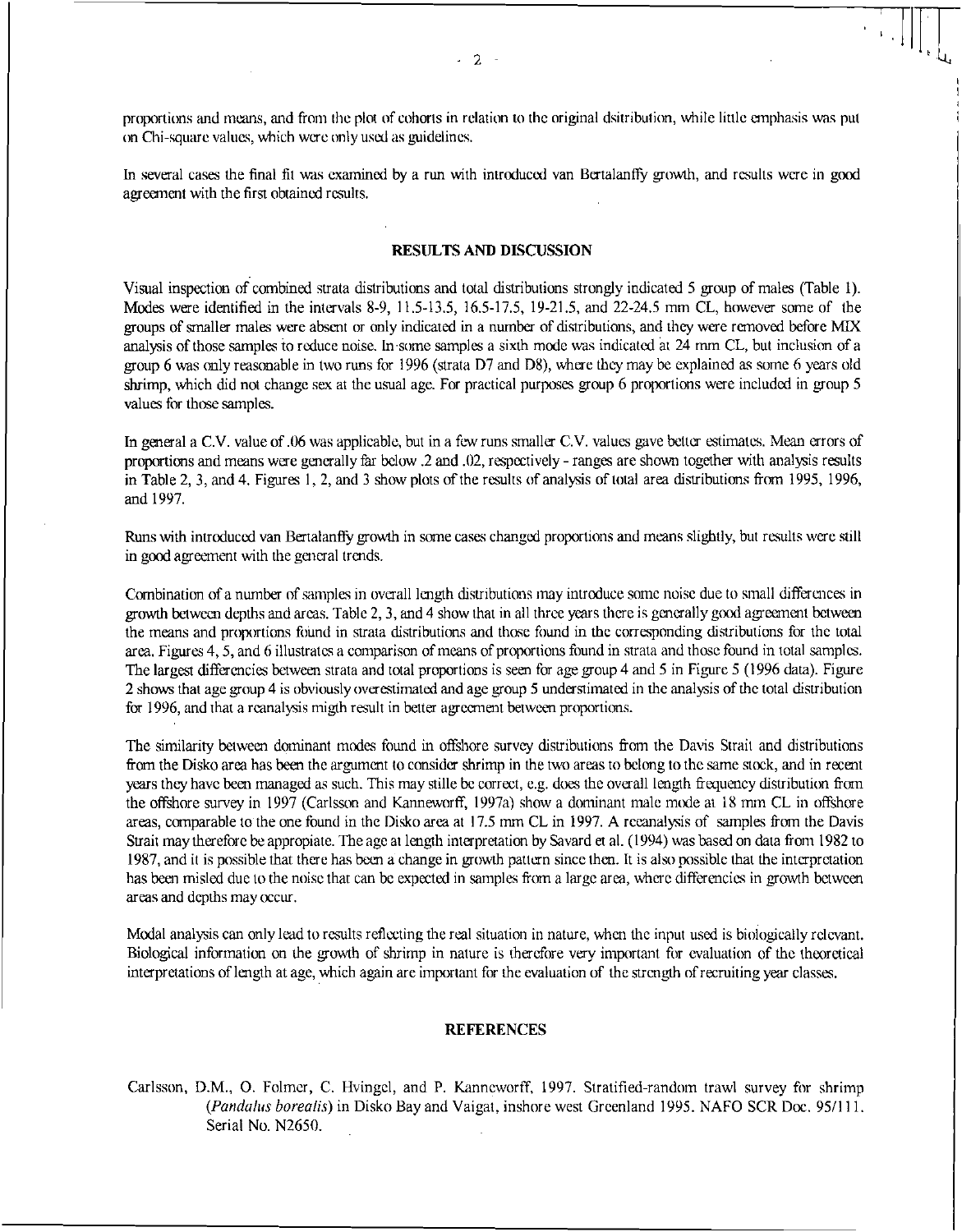- Carlsson, D.M. and P. Kanneworff, 1997a. Offshore stratified-random trawl survey for shrimp *(Pandalus borealis)*  in NAFO Subarea 0+1, in 1997. NAFO SCR Doc. 97/101. Serial No. N2958.
- Carlsson, D.M. and P. Kanneworff, 1997b. Stratified-random trawl survey for shrimp *(Pandalus borealis)* in Disko Bay and Vaigat, inshore west Greenland 1997. NAFO SCR Doc. 97/99. Serial No. N2956.
- Folmer, 0., D.M. Carlsson, C. Hvingel and P. Kanneworff, 1996. Stratified trawl survey for shrimp *(Pandalus borealis)* in Disko Bay and Vaigat, inshore west Greenland 1996. NAFO SCR Doc. 96/112. Serial No. N2809.
- Macdonald, P.D.M., and T.J. Pitcher, 1979. Age-groups from size-frequency data: a versatile and efficient method of analysing distribution mixtures. J.Fish.Res.Board Can., 36: 987-1001.

NAFO, 1994. Scientific Council Reports, 1993.

Savard, L. D.G. Parsons, and D.M. Carlsson, 1994. Estimation of age and growth of northern shrimp *(Pandalus borealis)* in Davis Strait (NAFO Subareas 0+1) using cluster analysis and modal analysis. J.Northw.Atl.Fish.Sci., Vol. 16:64-74.

3  $\Delta \phi$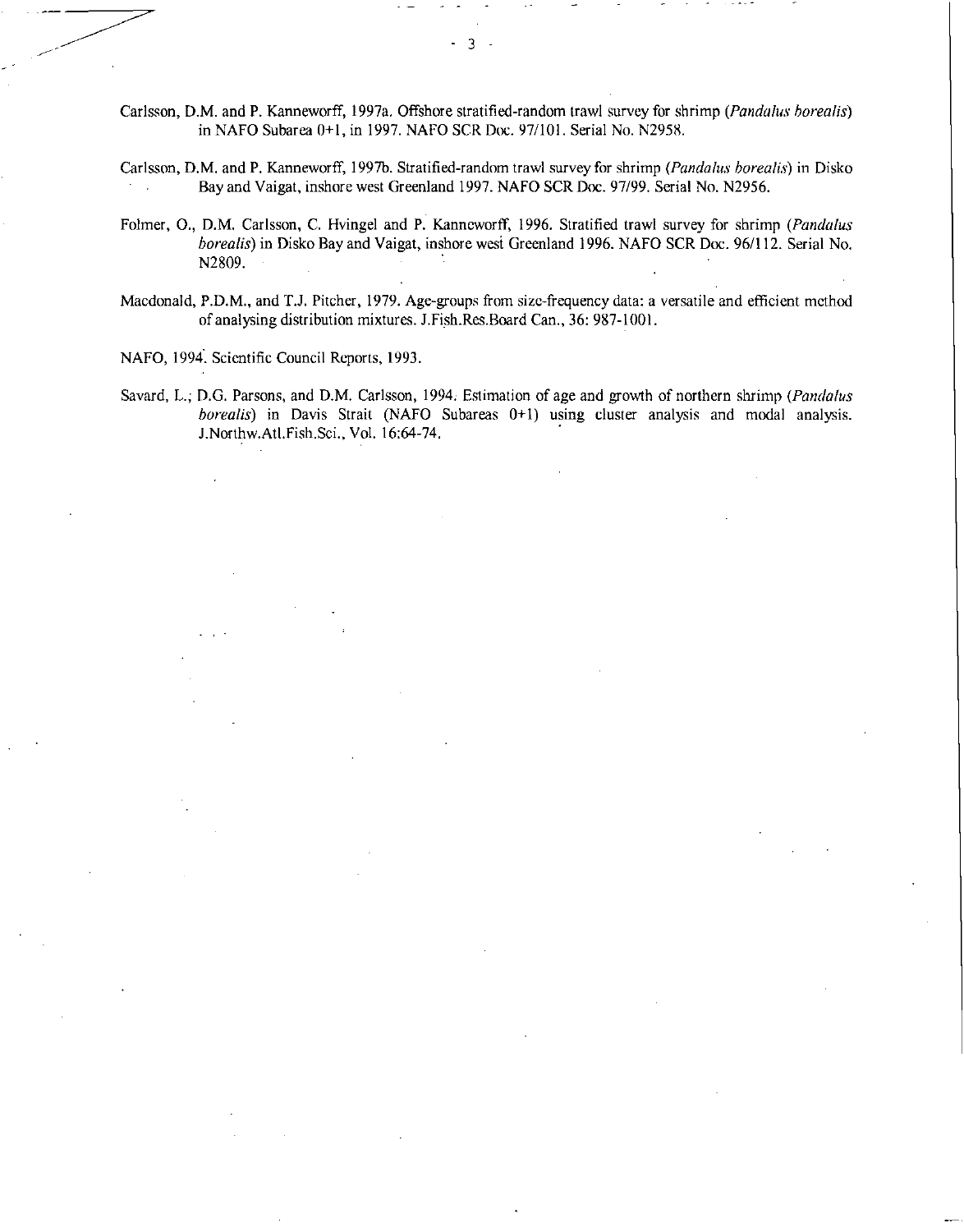|                |      | <b>Estimated modes, CL</b> |                   |                 |                                |                         |   |
|----------------|------|----------------------------|-------------------|-----------------|--------------------------------|-------------------------|---|
| Area           | Year | $\mathbf{I}$               | $\overline{2}$    | $\overline{3}$  | $\overline{4}$                 | $\overline{\mathbf{s}}$ | 6 |
|                | 1995 | $\overline{8.5}$           | 13                | 16.5            | 21                             | 23                      |   |
| $D1$ .         | 1996 |                            | 13                | 17              | 19.5                           | 22                      |   |
|                | 1997 | 8.5                        | 12.5              | $\overline{17}$ | $\overline{20}$                | $\overline{23}$         |   |
|                | 1995 |                            | 13                | 17              | 20                             | 23                      |   |
| D2             | 1996 |                            | 13.5              | $\overline{17}$ | 19.5                           | 22                      |   |
|                | 1997 |                            | 13                | 17              | 20                             | 22.5                    |   |
|                | 1995 |                            | 12.5              | 16.5            | 20 <sup>1</sup>                | 22.5                    |   |
| D <sub>3</sub> | 1996 | (8.5)                      | 13.5              | 17              | 19                             | 22                      |   |
|                | 1997 |                            | $\overline{13}$   | 17.5            | 20 <sup>2</sup>                | 22.5                    |   |
|                | 1995 |                            | (13)              | 16.5            | 20.5                           | 22.5                    |   |
| D <sub>4</sub> | 1996 |                            | 13                | 17              | 20.5                           | 23                      |   |
|                | 1997 | 9                          | 13.5              | $\overline{17}$ | 20                             | 22.5                    |   |
|                | 1995 |                            | $\overline{12.5}$ | 16.5            | 20.5                           | 23                      |   |
| D <sub>5</sub> | 1996 |                            | 13                | 16.5            | 20                             | $\overline{22}$         |   |
|                | 1997 | (9)                        | 12.5              | 17 <sup>1</sup> | 20.5                           | $\overline{22}$         |   |
|                | 1995 |                            | 12.5              | 16.5            | $\overline{\phantom{a}}$<br>20 | 23                      |   |
| D <sub>6</sub> | 1996 | (8)                        | 11.5              | 16.5            | 19 <sup>1</sup>                | 22.5                    |   |
|                | 1997 |                            | 12.5              | 17              | 20.5                           | 23.5                    |   |
|                | 1995 |                            |                   |                 | 20.5                           | $\overline{23}$         |   |
| D7             | 1996 |                            | 12.5              | 17              | 21                             | 24                      |   |
|                | 1997 |                            | 13.5              | 17.5            | 21.5                           | 23.5                    |   |
|                | 1995 |                            |                   | (17.5)          | 21                             | 23                      |   |
| D <sub>8</sub> | 1996 |                            |                   | $\overline{17}$ | $\overline{21.5}$              | 24                      |   |
|                | 1997 |                            | 13.5              | 17.5            | $2\overline{1}$                | 24.5                    |   |
|                | 1995 |                            | (12.5)            |                 | 20.5                           | 23                      |   |
| D <sup>9</sup> | 1996 | (8)                        | 11.5              | 16.5            | 19                             | 22.5                    |   |
|                | 1997 | 8                          | 13.5              | 17              | 20.5                           | 23.5                    |   |
|                | 1995 |                            | 12.5              | 17              | 20.5                           | 23                      |   |
| Total          | 1996 |                            | 13                | $\overline{17}$ | 20.5                           | 23                      |   |
|                | 1997 | 8.5                        | $\overline{13}$   | $\overline{17}$ | 20.5                           | $\overline{23}$         |   |

Table 1. Modes found by visual inspection of mean length-frequencies for strata and total area 1995-1997.

- 4

ţ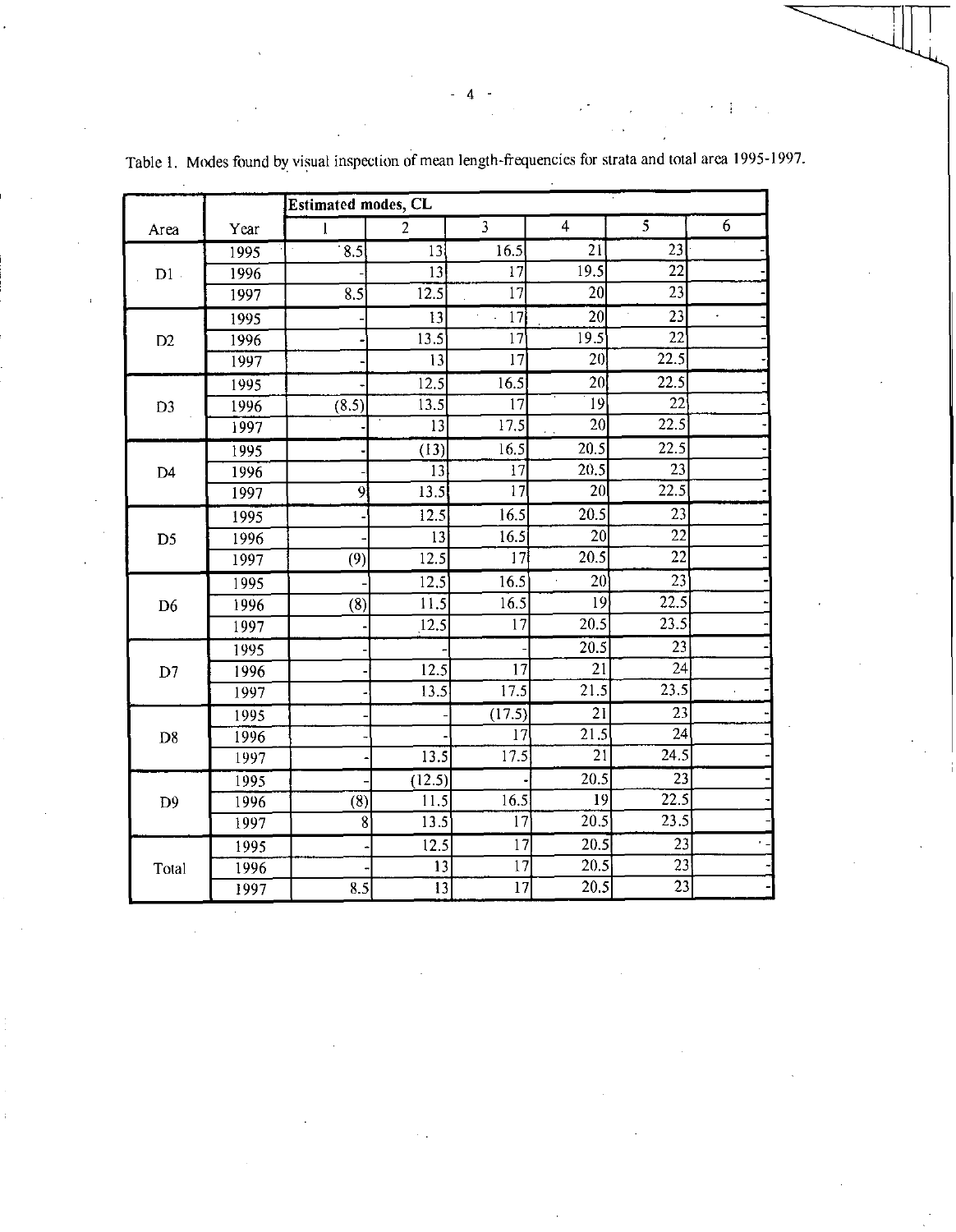| $CL, \, mm$    | AGE |              |      |          |      |   | C.V. | Standard    |
|----------------|-----|--------------|------|----------|------|---|------|-------------|
| <b>STRATUM</b> |     | $\mathbf{2}$ | 3    | 4        | 5    | 6 |      | error       |
| D1             | 8.3 | 12.6         | 16.3 | 19.8     | 22.1 |   | 0.06 | $.06 - .09$ |
| D2             |     | 13.1         | 16.7 | 19.5     | 21.6 |   | 0.05 | $.04 - 07$  |
| D <sub>3</sub> |     | 12.2         | 16.1 | 19.3     | 22.4 |   | 0.06 | $.03 - .04$ |
| D4             |     |              |      | 19.5     | 22.4 |   | 0.06 | $.03 - 04$  |
| D <sub>5</sub> |     | 12.9         | 16.6 | 20.0     | 22.2 |   | 0.06 | $.07 - .09$ |
| D <sub>6</sub> |     | 12.5         | 15.8 | 19.1     | 22.2 |   | 0.06 | $.07 - 13$  |
| D7             |     |              |      | 20.1     | 23.1 |   | 0.06 | $.04 - 05$  |
| D <sub>8</sub> |     |              |      | 20.7     | 23.4 |   | 0.05 | $.09 - 13$  |
| D <sub>9</sub> |     | 12.7         | 16.6 | 20.7     | 23.4 |   | 0.06 | $.05 - 27$  |
| mean           | 8.3 | $-12.7$      | 16.4 | $19.9 -$ | 22.5 |   |      |             |
| <b>TOTAL</b>   |     | 12.8         | 16.4 | 19.8     | 22.6 |   | 0.06 | $.06 - 26$  |

Table 2. Carapace length, percents-at-age, and abundance-at-age of male shrimp the Disko Bay in 1995, based on modal analysis of length-frequency distributions from strata and total area.

| <b>Proportions</b> | AGE      |      |      |      |      |    | Standard      | <b>TOTAL</b> |
|--------------------|----------|------|------|------|------|----|---------------|--------------|
| <b>STRATUM</b>     |          | 2    | 3    | 4    | 5.   | nı | crror         | <b>MALES</b> |
| Dl                 | 0.01     | 0.04 | 0.13 | 0.34 | 0.47 |    | .002-.020     | 428.8        |
| D2                 |          | 0.04 | 0.25 | 0.46 | 0.25 |    | .003-.016     | 370.0        |
| D <sub>3</sub>     |          | 0.06 | 0.13 | 0.36 | 0.45 |    | .003-.008     | 854.7        |
| D <sub>4</sub>     |          |      |      | 0.33 | 0.67 |    | .010-.010     | 795.3        |
| D5                 |          | 0.03 | 0.08 | 0.50 | 0.40 |    | $.003 - .024$ | 441.3        |
| D <sub>6</sub>     |          | 0.03 | 0.17 | 0.44 | 0.36 |    | .004-.017     | 194.1        |
| D7                 |          |      |      | 0.40 | 0.60 |    | $.013 - .013$ | 414.2        |
| D <sub>8</sub>     |          |      |      | 0.34 | 0.66 |    | .036-.0361    | 49.5         |
| D <sub>9</sub>     |          | 0.01 | 0.01 | 0.39 | 0.59 |    | .002-.017     | 437.5        |
| mean               | $0.01 -$ | 0.04 | 0.13 | 0.40 | 0.49 |    |               | 3985.4       |
| <b>TOTAL</b>       |          | 0.03 | 0.10 | 0.39 | 0.48 |    | .009-.048     | 3985.5       |

|            | Abundance      | <b>AGE</b> |       |           |        |        |    |            | <b>TOTAL</b> |
|------------|----------------|------------|-------|-----------|--------|--------|----|------------|--------------|
|            | <b>STRATUM</b> |            | 2     | 3         | 4      |        | 61 | <b>SUM</b> | <b>MALES</b> |
|            | D1             | 4.3        | 17.2  | 55.7<br>٠ | 145.8  | 201.5  |    | 424.5      | 428.8        |
|            | D <sub>2</sub> | 0.0        | 14.8  | 92.5      | 170.2  | 92.5   |    | 370.0      | 370.0        |
|            | D <sub>3</sub> | 0.0        | 51.3  | 111.1     | 307.7  | 384.6  |    | 854.7      | 854.7        |
|            | D <sub>4</sub> | 0.0        | 0.0   | 0.0       | 262.4  | 532.9  |    | 795.3      | 795.3        |
|            | D <sub>5</sub> | 0.0        | 13.2  | 35.3      | 220.7  | 176.5  |    | 445.7      | 441.3        |
|            | D <sub>6</sub> | 0.0        | 5.8   | 33.0      | 85.4   | 69.9   |    | 194.1      | 194.1        |
|            | D7             | 0.0        | 0.0   | 0.0       | 165.7  | 248.5  |    | 414.2      | 414.2        |
|            | D <sub>8</sub> | 0.0        | 0.0   | 0.0       | 16.8   | 32.7   |    | 49.5       | 49.5         |
|            | D <sub>9</sub> | 0.0        | 44    | 4.4       | 170.6  | 258.1  |    | 437.5      | 437.5        |
| <b>A</b> . | SUM.           | $-4.3$     | 106.7 | 332.0     | 1545.3 | 1997.2 |    | 3985.5     | 3985.4       |
|            | TOTAL          | 0.0        | 119.6 | 398.6     | 1554.3 | 1913.0 |    | 3985.5     |              |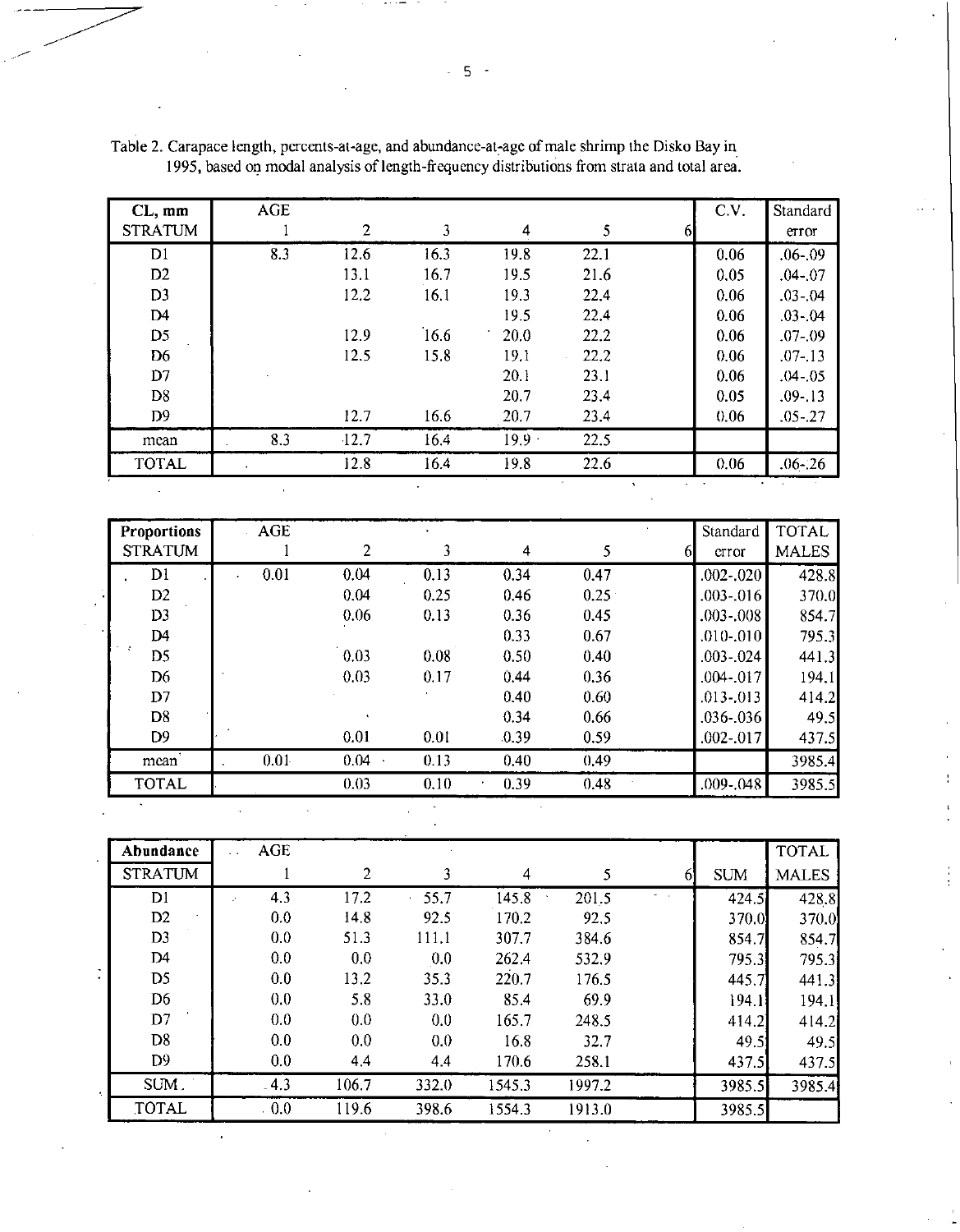|                          |            |      |              | $\sim$<br>$\ddot{\phantom{0}}$ |           |      |      |                   |
|--------------------------|------------|------|--------------|--------------------------------|-----------|------|------|-------------------|
| CL, mm<br><b>STRATUM</b> | <b>AGE</b> | 2    | -3<br>$\sim$ | 4                              | $\cdot$ 5 |      | C.V. | Standard<br>error |
|                          |            |      |              |                                |           |      |      |                   |
| D1                       |            | 12.6 | 16.2         | 18.8                           | 21.4      |      | 0.06 | $.03 - 19$        |
| D <sub>2</sub>           |            | 13.4 | 17.0         | 19.2                           | 21.8      |      | 0.05 | $.12 - .50$       |
| D <sub>3</sub>           |            | 13.2 | 16.4         | 18.9                           | 22.0      |      | 0.06 | $.08 - 31$        |
| D4                       |            | 13.1 | 16.0         | 19.1                           | 22.4      |      | 0.06 | $.06 - 21$        |
| D <sub>5</sub>           |            | 13.0 | 17.1         | 19.1                           | 21.4      |      | 0.07 | $.08 - 3.93$      |
| D6                       |            | 13.4 | 16.8         | 19.0                           | 22.0      |      | 0.06 | $.08 - .37$       |
| D7                       |            | 12.8 | 16.8         | 18.9                           | 21.7      | 24.2 | 0.05 |                   |
| D <sub>8</sub>           |            |      | .17.0        | 18.7                           | 21.6      | 24.2 | 0.05 |                   |
| D9                       |            | 11.6 | 16.5         | 20.0                           | 22.7      |      | 0.06 | $.08 - 72$        |
| mean                     |            | 12.9 | 16.6         | $-19.1$                        | $21.9 -$  | 24.2 |      |                   |
| <b>TOTAL</b>             |            | 12.8 | 166          | 19.6                           | 22.5<br>٠ |      | 0.06 | $.06 - 30$        |

Table 3. Carapace length, percents-at-age, and abundance-at-age of male shrimp the Disko Bay in 1996, based on modal analysis of length-frequency distributions from strata and total area.

| <b>Proportions</b> | AGE |       |       |         |          | Standard        | <b>TOTAL</b> |
|--------------------|-----|-------|-------|---------|----------|-----------------|--------------|
| <b>STRATUM</b>     |     | 2     | 3     | 4       | S        | error<br>61     | <b>MALES</b> |
| D1                 |     | 0.48  | 0.13  | 0.23    | 0.16     | $.014 - .020$   | 1244.5       |
| D <sub>2</sub>     |     | 0.19  | 0.27  | 0.19    | 0.36     | .029-.052       | 188.4        |
| D <sub>3</sub>     |     | 0.26  | 0.34  | 0.19    | 0.21     | $.019 - .031$   | 603.6        |
| D4                 |     | 0.16  | 0.07  | 0.14    | 0.63     | .009-.019       | 1263.5       |
| D <sub>5</sub>     |     | 0.30  | 0.24  | $-0.06$ | 0.40     | $.020 - .103$   | 617.7        |
| D <sub>6</sub>     |     | 0.23  | 0.27  | 0.20    | 0.29     | .017-.038       | 686.6        |
| D7                 |     | 0.08  | 0.18  | 0.10    | 0.64     | .008-.022       | 1032.7       |
| D <sub>8</sub>     |     |       | 0.05  | 0.06    | 0.89     | $.012-.026$     | 62.7         |
| D <sub>9</sub>     |     | .0.29 | 0.10  | 0.10    | $0.51 -$ | $.021 - .054$   | 270.8        |
| mean               |     | 0.25  | 0.18  | 0.14    | 0.45     |                 | 5970.5       |
| <b>TOTAL</b>       |     | 0.25  | 0.19. | 0.20    | 0.36     | $0.018 - 0.032$ | 5970.5       |

| Abundance      | <b>AGE</b> |        |        |        |        |    |            | <b>TOTAL</b> |
|----------------|------------|--------|--------|--------|--------|----|------------|--------------|
| <b>STRATUM</b> |            | 2      |        | 4      | 5      | 61 | <b>SUM</b> | <b>MALES</b> |
| Di             |            | 597.4  | 161.8  | 286.2  | 199.1  |    | 1244.5     | 1244.5       |
| D <sub>2</sub> |            | 35.8   | 50.9   | 35.8   | 67.8   |    | 190.3      | 188.4        |
| D <sub>3</sub> |            | 156.9  | 205.2  | 114.7  | 126.8  |    | 603.6      | 640.6        |
| D <sub>4</sub> |            | 202.2  | 88.4   | 176.9  | 796.0  |    | 1263.5     | 1263.5       |
| D <sub>5</sub> |            | 185.3  | 148.2  | 37.1   | 247.1  |    | 617.7      | 617.7        |
| D <sub>6</sub> |            | 157.9  | 185.4  | 137.3  | 199.1  |    | 679.7      | 686.6        |
| D7             |            | 82.6   | 185.9  | 103.3  | 660.9  |    | 1032.7     | 1032.7       |
| D <sub>8</sub> |            | 0.0    | 3.1    | 3.8    | 55.8   |    | 62.7       | 62.7         |
| D9             |            | .78.5  | 27.1   | 27.1   | 138.1  |    | 270.8      | 270.8        |
| <b>SUM</b>     |            | 1496.6 | 1056.1 | 922.1  | 2490.7 |    | 5965.5     | 6007.5       |
| <b>TOTAL</b>   |            | 1492.6 | 1134.4 | 1194.1 | 2149.4 |    | 5970.5     |              |

 $\sim$ 

- 6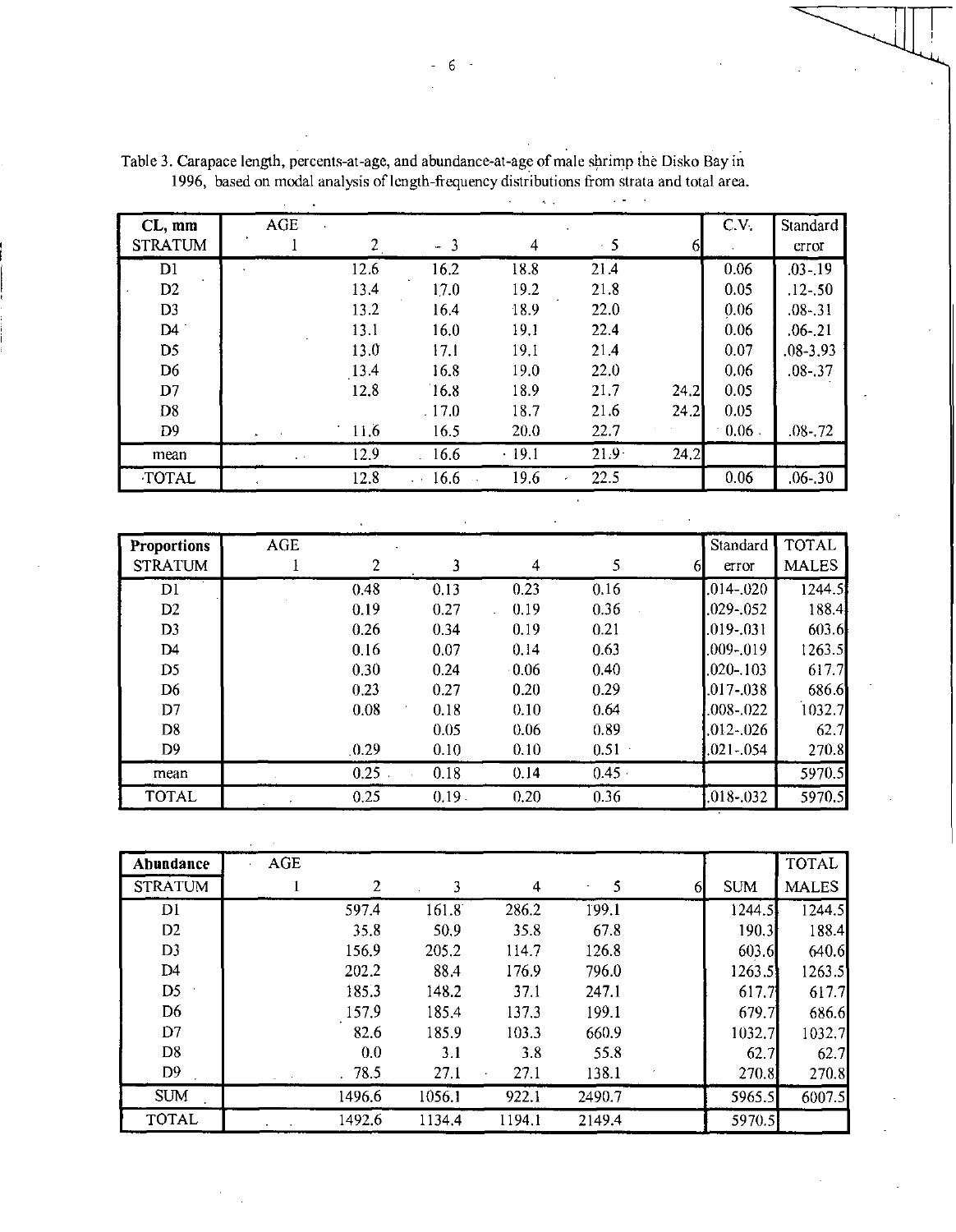| CL, mm         | <b>AGE</b> |      |      |       |      |   | C.V. | Standard    |
|----------------|------------|------|------|-------|------|---|------|-------------|
| <b>STRATUM</b> |            | 2    | 3    | 4     | 5.   | ы |      | error       |
| D1             | 8.8        | 12.5 | 16.9 | 19.6  | 22.2 |   | 0.06 | $.05 - .30$ |
| D2             |            | 12.6 | 17.0 | .19.7 | 21.4 |   | 0.06 | .07-1.08    |
| $D3 -$         |            | 13.7 | 17.5 | 20.0  | 22.6 |   | 0.04 | $.03 - .03$ |
| D4             | 8.6        | 13.1 | 16.9 | 19.3  | 22.4 |   | 0.06 | $.07 - .35$ |
| D <sub>5</sub> |            | 12.4 | 16.9 | 19.5  | 22.2 |   | 0.06 | $.04 - .40$ |
| D <sub>6</sub> |            | 12.7 | 16.9 | 19.8  | 22.2 |   | 0.06 | $.03 - .51$ |
| D7             |            | 13.3 | 17.1 | 19.8  | 23.4 |   | 0.06 | $.09 - 32$  |
| D <sub>8</sub> |            | 13.8 | 17.6 | 20.1  | 23.6 |   | 0.06 | $.06 - .17$ |
| D <sub>9</sub> | 8.3        | 13.4 | 16.6 | 19.8  | 23.5 |   | 0.06 | $.02 - 10$  |
| mean           | 8.6        | 13.1 | 17.0 | 19.7  | 22.6 |   |      |             |
| <b>TOTAL</b>   | 8.5        | 12.8 | 16.9 | 19.9  | 22.8 |   | 0.06 | $.06 - .37$ |

Table 4. Carapace length, percents-at-age, and abundance-at-age of male shrimp the Disko Bay in 1997, based on modal analysis of length-frequency distributions from strata and total area.

| <b>Proportions</b> | <b>AGE</b> |      |      |      |      |   | Standard      | <b>TOTAL</b> |
|--------------------|------------|------|------|------|------|---|---------------|--------------|
| <b>STRATUM</b>     |            | 2    | 3    | 4    |      | ы | error         | <b>MALES</b> |
| D1                 | 0.02       | 0.15 | 0.46 | 0.13 | 0.24 |   | $.003 - .020$ | 1896.5       |
| D2                 |            | 0.15 | 0.69 | 0.09 | 0.08 |   | $.012 - .068$ | 829.2        |
| D <sub>3</sub>     |            | 0.05 | 0.26 | 0.20 | 0.49 |   | $.004 - 012$  | 256.6        |
| D <sub>4</sub>     | 0.02       | 0.13 | 0.41 | 0.14 | 0.29 |   | .004-.026     | 1149.7       |
| D <sub>5</sub>     |            | 0.32 | 0.38 | 0.13 | 0.18 |   | $.015 - .025$ | 950.9        |
| D6                 |            | 0.34 | 0.53 | 0.06 | 0.07 |   | $.011 - .016$ | 1757.3       |
| D7                 |            | 0.13 | 0.34 | 0.16 | 0.37 |   | $.012 - .025$ | 777.4        |
| D <sub>8</sub>     |            | 0.04 | 0.10 | 0.19 | 0.67 |   | $.005 - .018$ | 131.7        |
| D <sub>9</sub>     | 0.12       | 0.37 | 0.08 | 0.11 | 0.32 |   | $.004 - .008$ | 485.4        |
| mean               | 0.05       | 0.19 | 0.36 | 0.13 | 0.30 |   |               | 8234.7       |
| <b>TOTAL</b>       | 0.02       | 0.21 | 0.44 | 0.13 | 0.20 |   | $.004 - .023$ | 8234.7       |

| Abundance      | <b>AGE</b> |        |        | $\sim$ $ \alpha$ |        |   |            | <b>TOTAL</b> |
|----------------|------------|--------|--------|------------------|--------|---|------------|--------------|
| <b>STRATUM</b> |            | 2      | 3      | 4                | 5      | 6 | <b>SUM</b> | <b>MALES</b> |
| DI             | 37.9       | 284.5  | 872.4  | 246.5            | 455.2  |   | 1896.5     | 1896.5       |
| D <sub>2</sub> |            | 124.4  | 572.1  | 74.6             | 66.3   |   | 837.5      | 829.2        |
| D <sub>3</sub> |            | 12.8   | 66.7   | 51.3             | 125.7  |   | 256.6      | 256.6        |
| D4             | 23.0       | 149.5  | 471.4  | 161.0            | 333.4  |   | 1138.2     | 1149.7       |
| D <sub>5</sub> |            | 304.3  | 361.3  | 123.6            | 171.2  |   | 960.4      | 950.9        |
| D6             |            | 597.5  | 931.4  | 105.4            | 123.0  |   | 1757.3     | 1757.3       |
| D7             |            | 101.1  | 264.3  | 124.4            | 287.6  |   | 777.4      | 777.4        |
| D <sub>8</sub> |            | 5.3    | 13.2   | 25.0             | 88.2   |   | 131.7      | 131.7        |
| D <sub>9</sub> | 58.2       | 179.6  | .38.8  | 53.4             | 155.3  |   | 485.4      | 485.4        |
| <b>SUM</b>     | 119.2      | 1758.8 | 3591.7 | 965.3            | 1806.0 |   | 8241.0     | 8234.7       |
| <b>TOTAL</b>   | 164.7      | 1729.3 | 3623.3 | 1070.5           | 1646.9 |   | 8234.7     |              |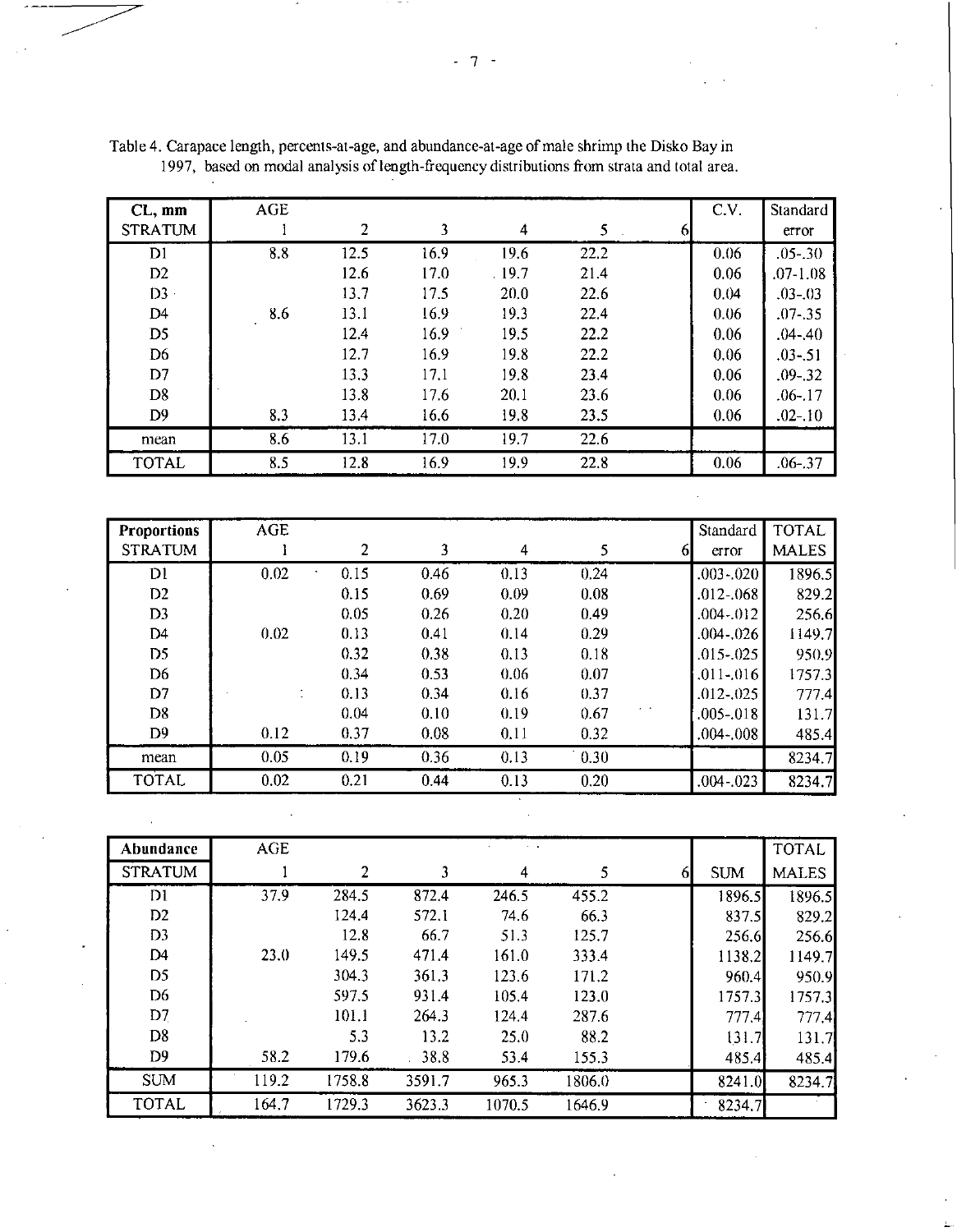

Figure 1. Result of MIX-analysis of total length distribution 1995.



Figure 2. Result of MIX-analysis of total length distribution 1996.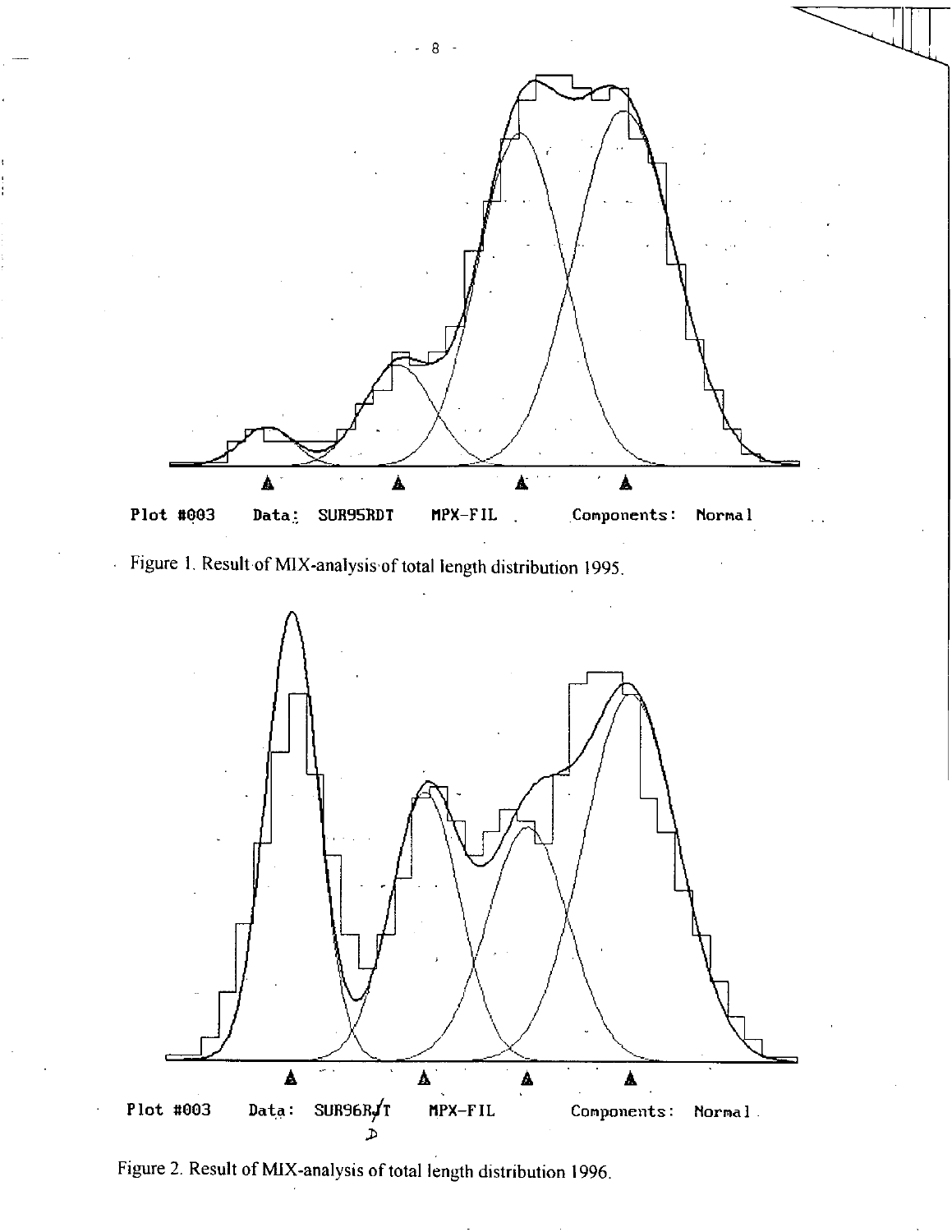

Figure 3. Result of MIX-analysis of total length distribution 1997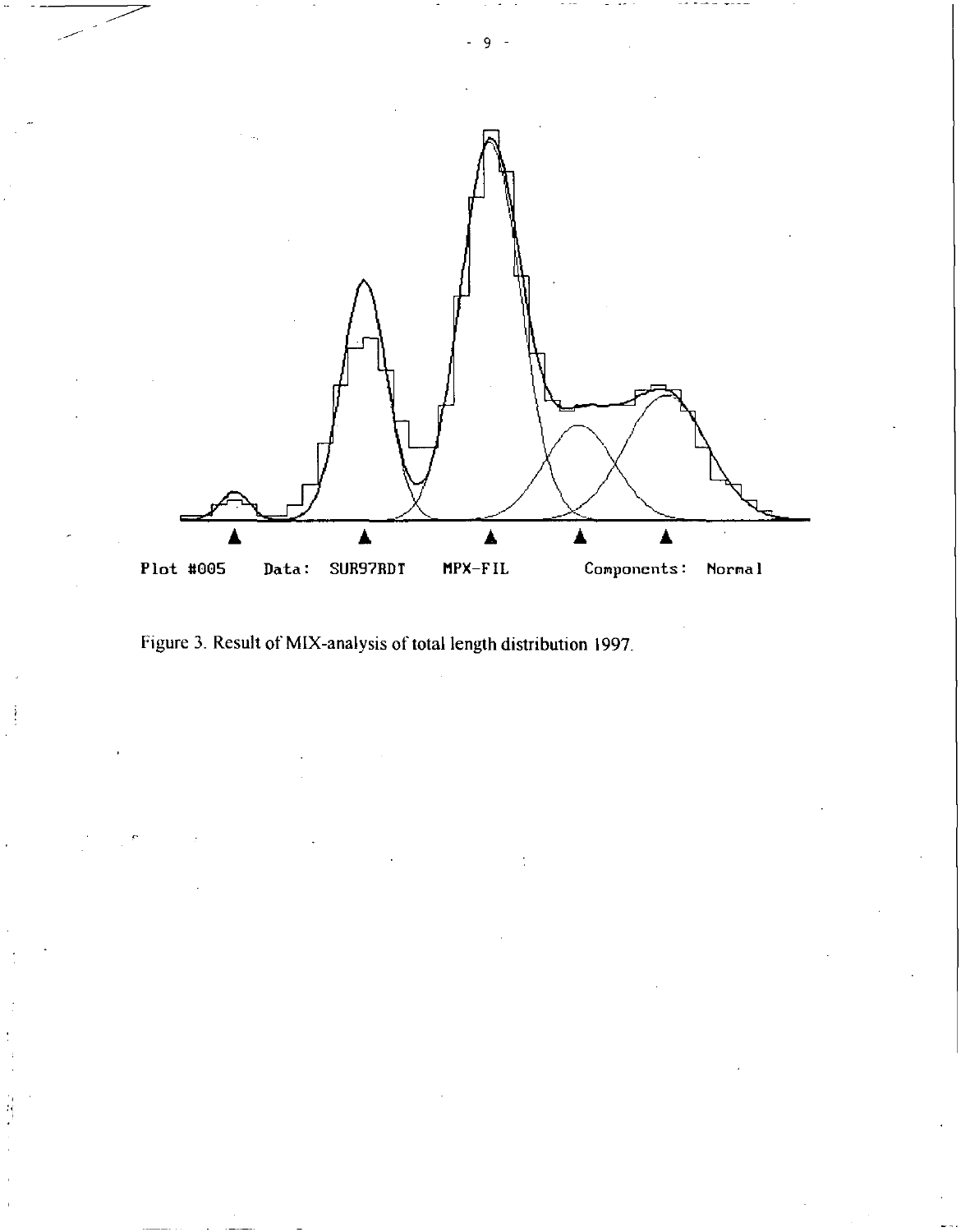

Figure 4. Comparison of total abundance of age groups calculated from strata length distributions and from total area length distribution, 1995.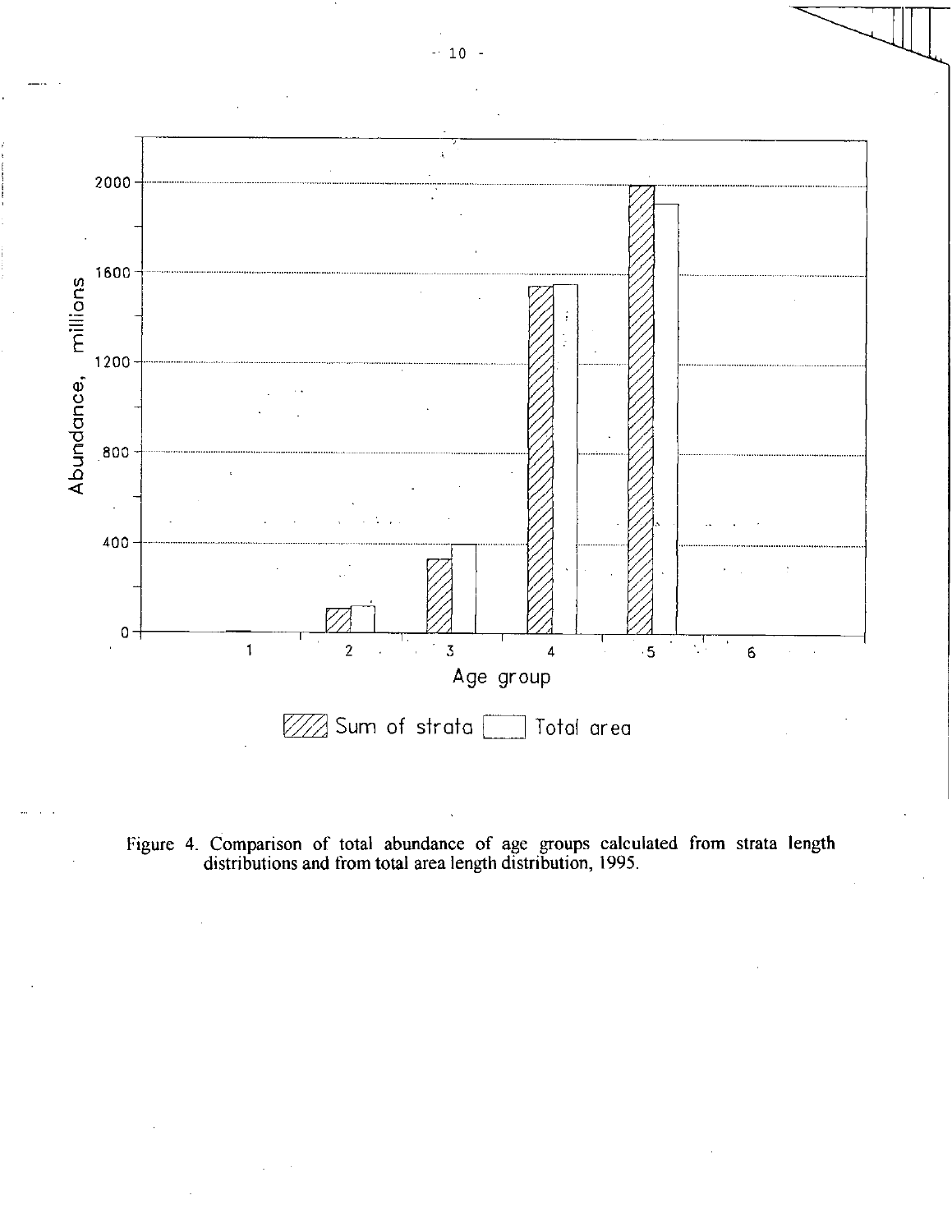

Figure 5. Comparison of total abundance of age groups calculated from strata length distributions and from total area length distribution, 1996.